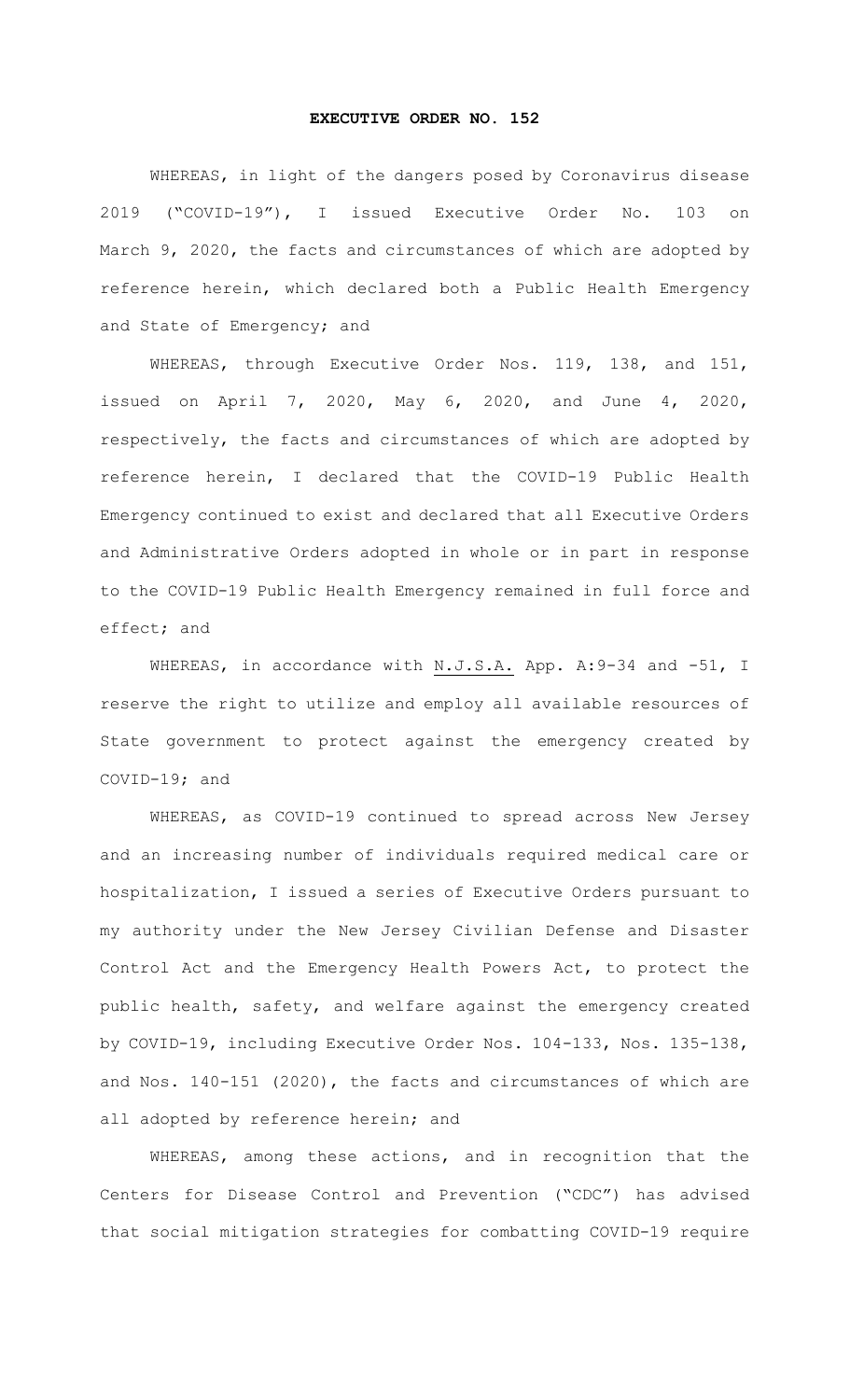every effort to reduce the rate of community spread of the disease and that COVID-19 spreads most frequently through person-to-person contact when individuals are within six feet or less of one another, I issued Executive Order No. 107 (2020) to order steps to mitigate community spread of COVID-19; and

WHEREAS, to further limit community spread from person-to-person contact through use of social mitigation measures, Executive Order No. 107 (2020) required, with limited exceptions, New Jersey residents to remain in their place of residence, cancelled all gatherings, and closed all recreational and entertainment businesses; and

WHEREAS, given the decrease in the rate of reported new cases of COVID-19 in New Jersey, in the total number of individuals being admitted to hospitals for COVID-19, and in the rate of reproduction for COVID-19 infections in New Jersey, the State can and has taken steps to lift certain restrictions that were designed to limit person-to-person contact; and

WHEREAS, even as the rate of reported new cases of COVID-19 decreases, the ongoing risks presented by COVID-19 mean that many of the State's current measures must remain in place, both to reduce additional new infections and to save lives; and

WHEREAS, after consultation with officials from the Department of Health ("DOH"), I announced a multi-stage New Jersey's Road Back Plan for the methodical and strategic reopening of businesses and activities based on scientific data and metrics concerning the level of disease transmission risk and essential classification; and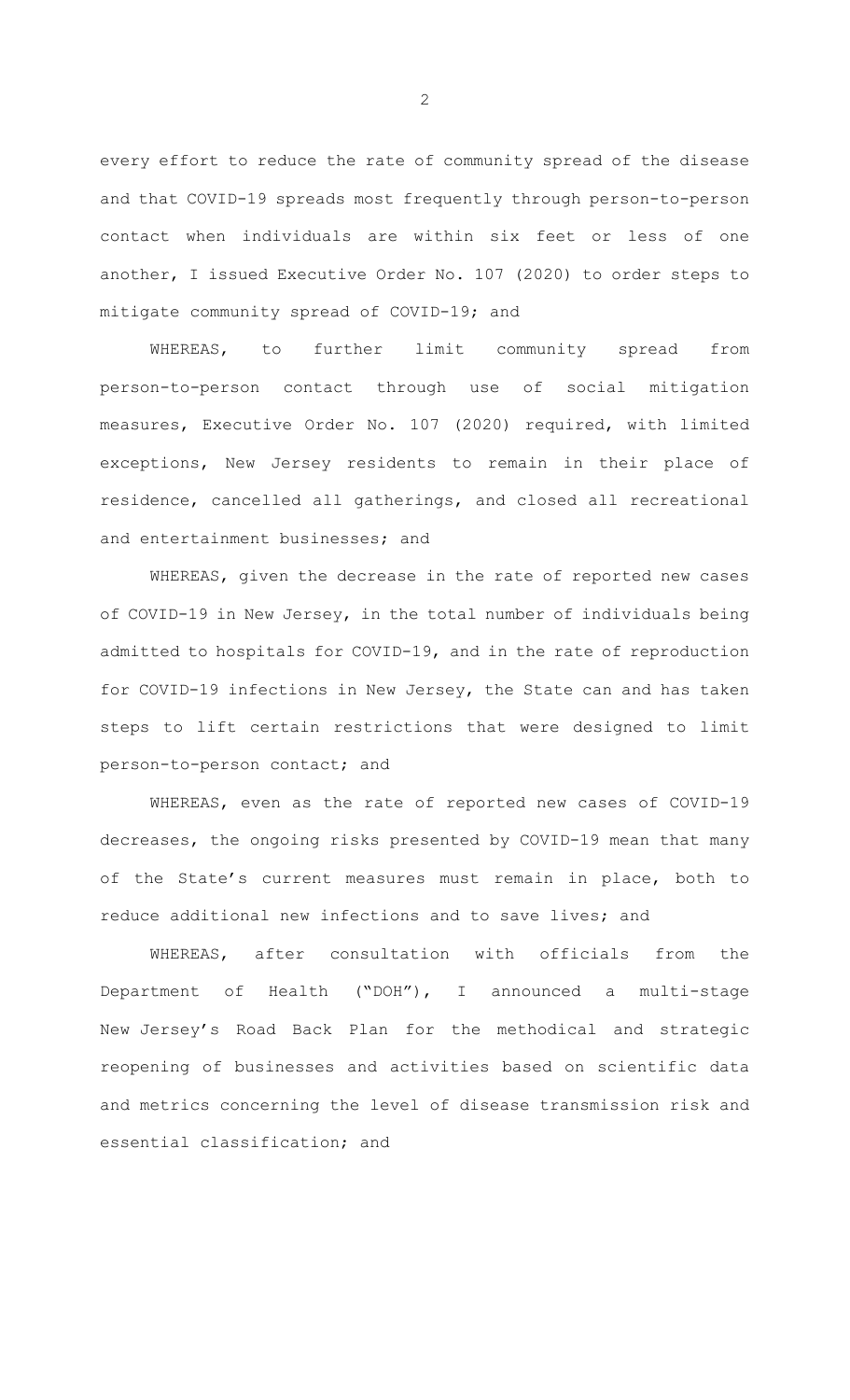WHEREAS, the State is in the second phase of the reopening process and has begun to relax restrictions on activities where appropriately safeguarded, especially outdoor activities; and

WHEREAS, the CDC has issued guidance for mass gatherings or large community events, such as conferences, festivals, parades, concerts, sporting events, weddings, and other potentially super-spreading events, recognizing that gatherings can significantly contribute to the spread of COVID-19 and introduce the virus to new communities through increased transmission to a large number of people in a short period of time, and states throughout the region previously canceled all such events; and

WHEREAS, the CDC recognizes that the stringency of any limit on gatherings should be tailored to the significance of COVID-19 transmission in the State and region, meaning that as the spread of COVID-19 decreases in a state, the state can significantly adjust its limits on indoor and outdoor gatherings; and

WHEREAS, the fact that the spread of COVID-19 has been limited by the State's emergency measures does not in any way suggest that gathering restrictions can be lifted altogether, because absent social distancing measures, public health experts anticipate that the spread of COVID-19 would again significantly increase; and

WHEREAS, the restrictions on indoor gatherings that remain in place may be more stringent than the restrictions that are in place for retail, because in indoor retail settings individuals neither congregate in large groups nor remain in close proximity for extended periods, which are factors that have been linked to the increased risk of COVID-19 transmission; and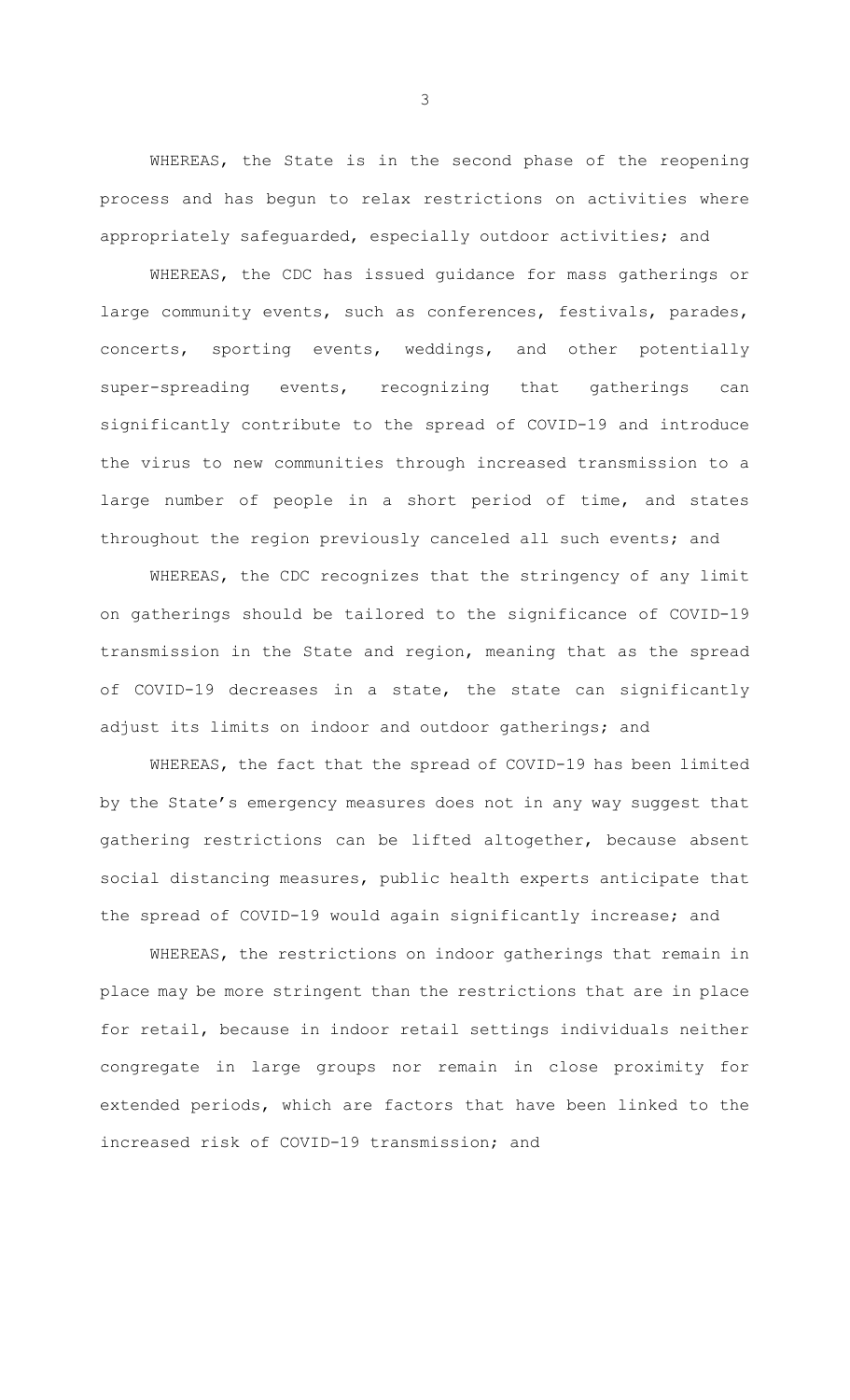WHEREAS, because public health experts have identified that outdoor environments present reduced risks of transmission as compared to indoor environments, it is appropriate to adjust the restrictions relative to gatherings that happen outdoors even more considerably, meaning that certain gatherings that could not take place indoors may still happen in open-air outdoor spaces, but participants should maintain reasonable restrictions to help limit the spread and prevent future outbreaks of COVID-19 and to protect the health, safety, and welfare of New Jersey residents; and

WHEREAS, maintaining overall social distancing and mitigation requirements while gathering in open-air outdoor spaces, particularly by maintaining a six-foot distance from other individuals, is imperative to continuing to reduce the ongoing risk of community spread of COVID-19; and

WHEREAS, recognizing both that the rate of community spread of COVID-19 has been decreasing and also that limits on gatherings have contributed to that progress, a number of other states in the region have relaxed their restrictions in indoor gatherings, and have relaxed their restrictions on outdoor gatherings even further, while still leaving a number of requirements in place; and

WHEREAS, certain gatherings – including religious services and political activity – are particularly important to the functioning of the State and of society, and while such gatherings must be limited to the same degree as any other during periods of especially high community transmission, at a time during which COVID-19 cases, hospitalizations, and the rate of reproduction is lower, the restrictions on these gatherings can be relaxed to an even greater degree than for other gatherings, especially if they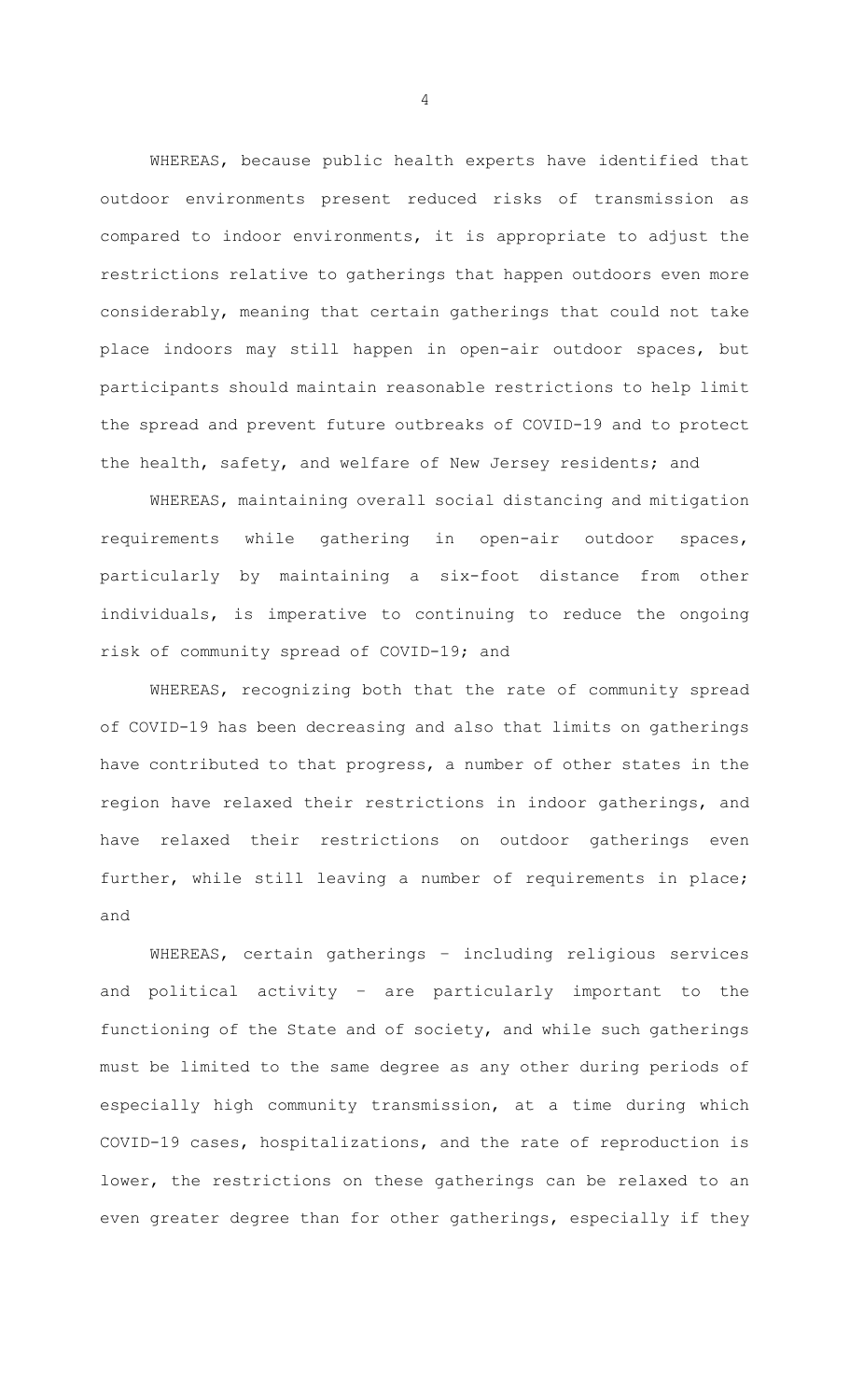are outdoors, and other states facing analogous levels of COVID-19 transmission have repeatedly recognized these points; and

WHEREAS, the State's restrictions on gatherings continue to be tailored to the harms that each gathering presents, meaning that indoor in-person gatherings must comply with a more stringent limitation than outdoor in-person gatherings, and that additional individuals may participate in a gathering beyond those numerical limitations wherever those participants remain in their vehicle, given the relative risks of COVID-19 transmission presented by each scenario; and

WHEREAS, even where a gathering is permitted, the protective measures that individuals should take, including use of masks and social distancing, remains important, most especially for larger gatherings, because as the CDC has recognized, an increase in the number of participants will offer more opportunities for person-to-person contact, and will also present a higher risk of a super-spread event, especially when it takes place indoors; and

WHEREAS, the Constitution and statutes of the State of New Jersey, particularly the provisions of N.J.S.A. 26:13-1 et seq., N.J.S.A. App. A: 9-33 et seq., N.J.S.A. 38A:3-6.1, and N.J.S.A. 38A:2-4 and all amendments and supplements thereto, confer upon the Governor of the State of New Jersey certain emergency powers, which I have invoked;

NOW, THEREFORE, I, PHILIP D. MURPHY, Governor of the State of New Jersey, by virtue of the authority vested in me by the Constitution and by the Statutes of this State, do hereby ORDER and DIRECT: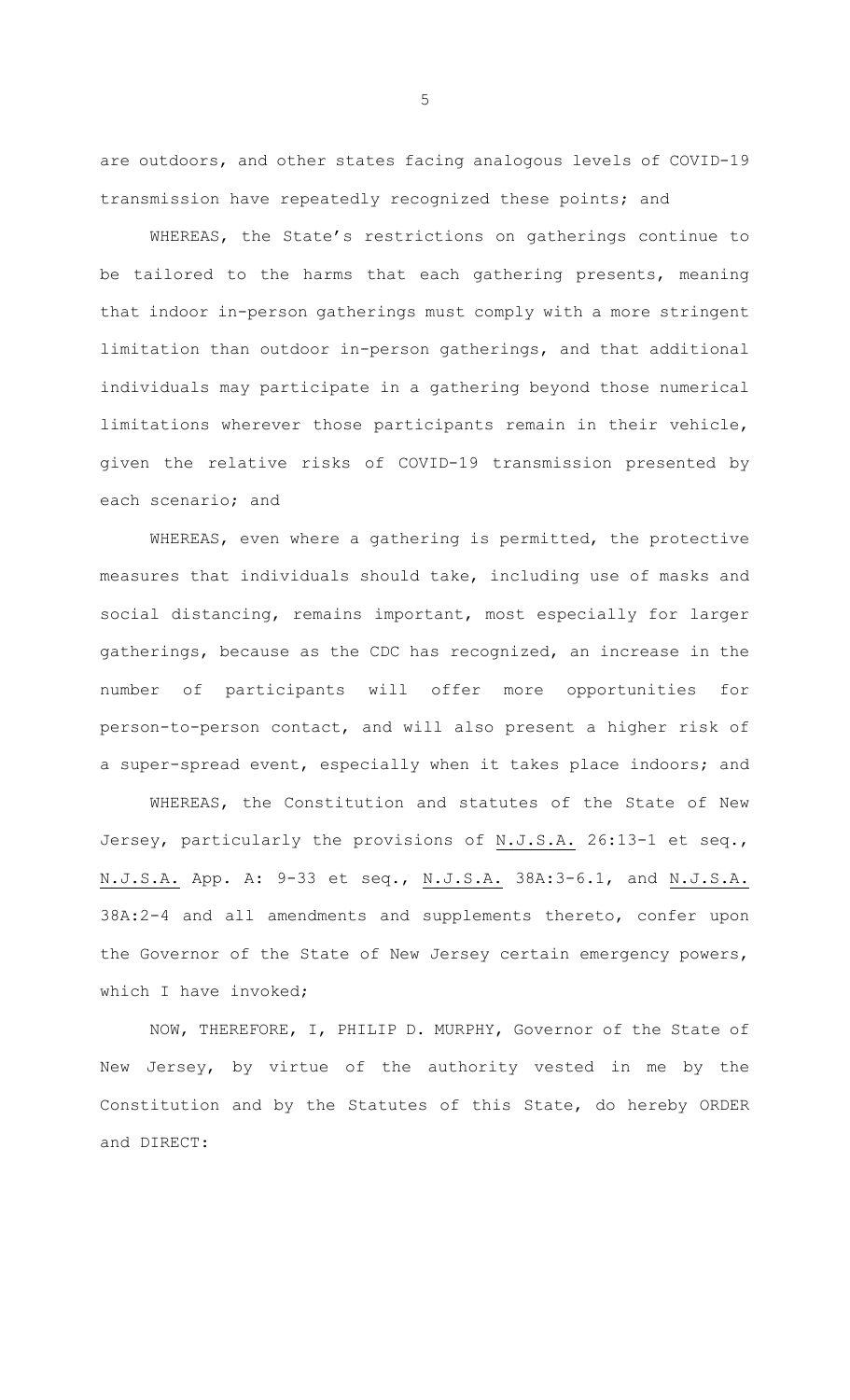1. No indoor gathering may take place in the State, whether on public or private property, unless it adheres to all of the following rules:

- a. The number of individuals at the gathering shall be limited to 25% of the capacity of the room in which it takes place, but regardless of the capacity of the room, such limit shall never be larger than 50 persons or smaller than 10 persons;
- b. All attendees at the gathering must wear face coverings at all times except where doing so would inhibit the individual's health or where the individual is under two years of age;
- c. If there are individuals organizing or maintaining the gathering, those individuals must wear face coverings whenever feasible, and must wear face coverings whenever they are within six feet of another individual, except where doing so would inhibit the individual's health;
- d. All attendees at the gathering are required to be six feet apart from other attendees at all times, excluding immediate family members, caretakers, household members, or romantic partners, as well as excluding a limited number of individuals organizing or maintaining the gathering;
- e. There may be no contact between attendees, excluding immediate family members, caretakers, household members, or romantic partners, and excluding a limited number of individuals organizing or maintaining the gathering;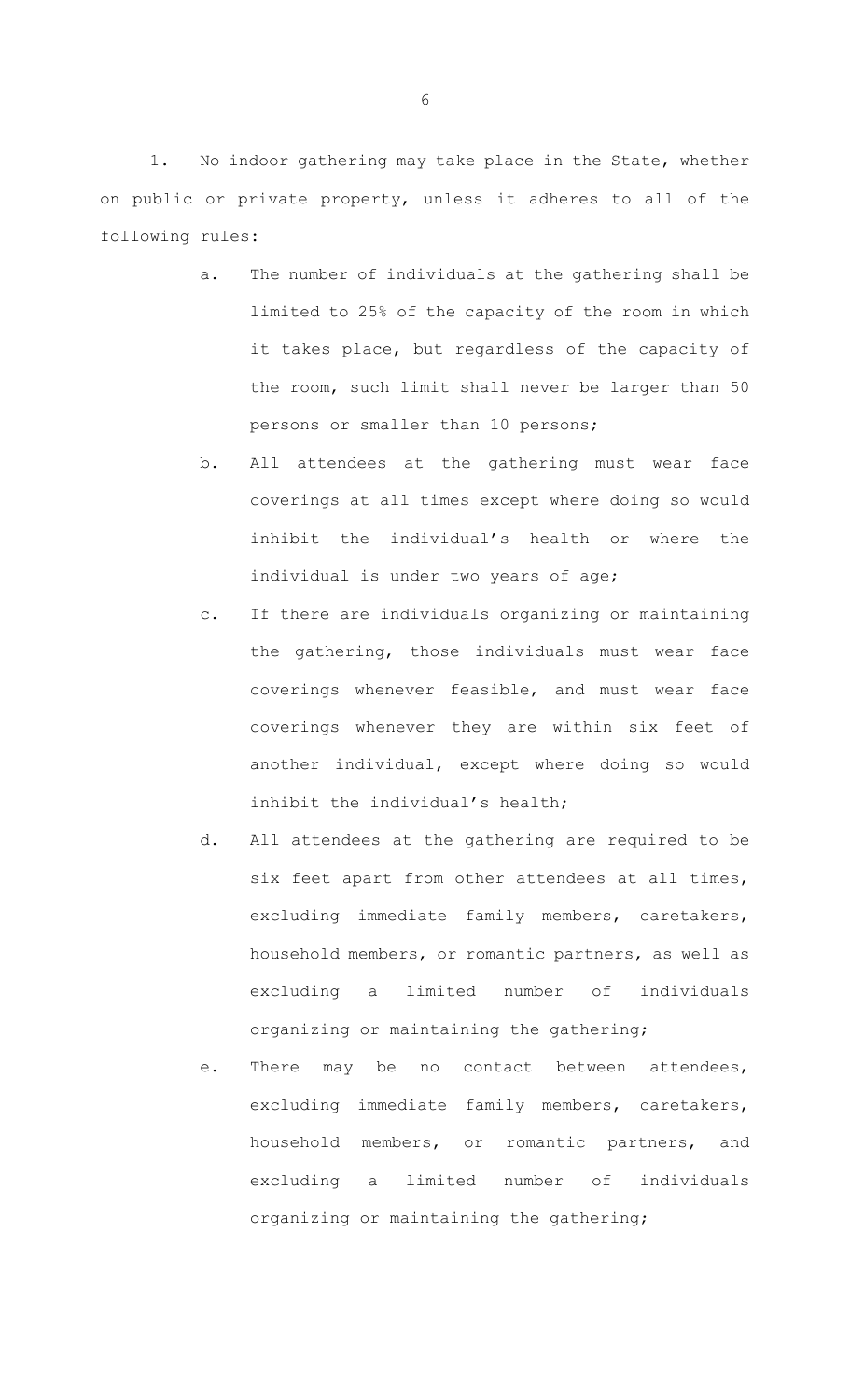- f. Where the number of individuals at the gathering is 10 persons or fewer, the gathering is not required to comply with Paragraphs 1(a)-(e) of this Order, but all individuals at the gathering should wear face coverings at all times, except where doing so would inhibit the individual's health or where the individual is under two years of age;
- g. If there are individuals organizing or maintaining the gathering, they should, where applicable, demarcate six feet of spacing in the area of the gathering to demonstrate appropriate spacing for social distancing, such as through the placement of cones, flags, or other markings;
- h. Any physical items, including equipment, may not be shared by multiple attendees of the same gathering except for immediate family members, caretakers, household members, or romantic partners, unless such physical items are sanitized before and after use by different individuals; and
- i. To the degree the gathering requires pre-payment, or seeks donations of any kind, contactless options for pre-payment or donation, such as online or by telephone, must be offered wherever feasible.

2. No outdoor gathering may take place in the State, whether on public or private property, unless it adheres to all of the following rules: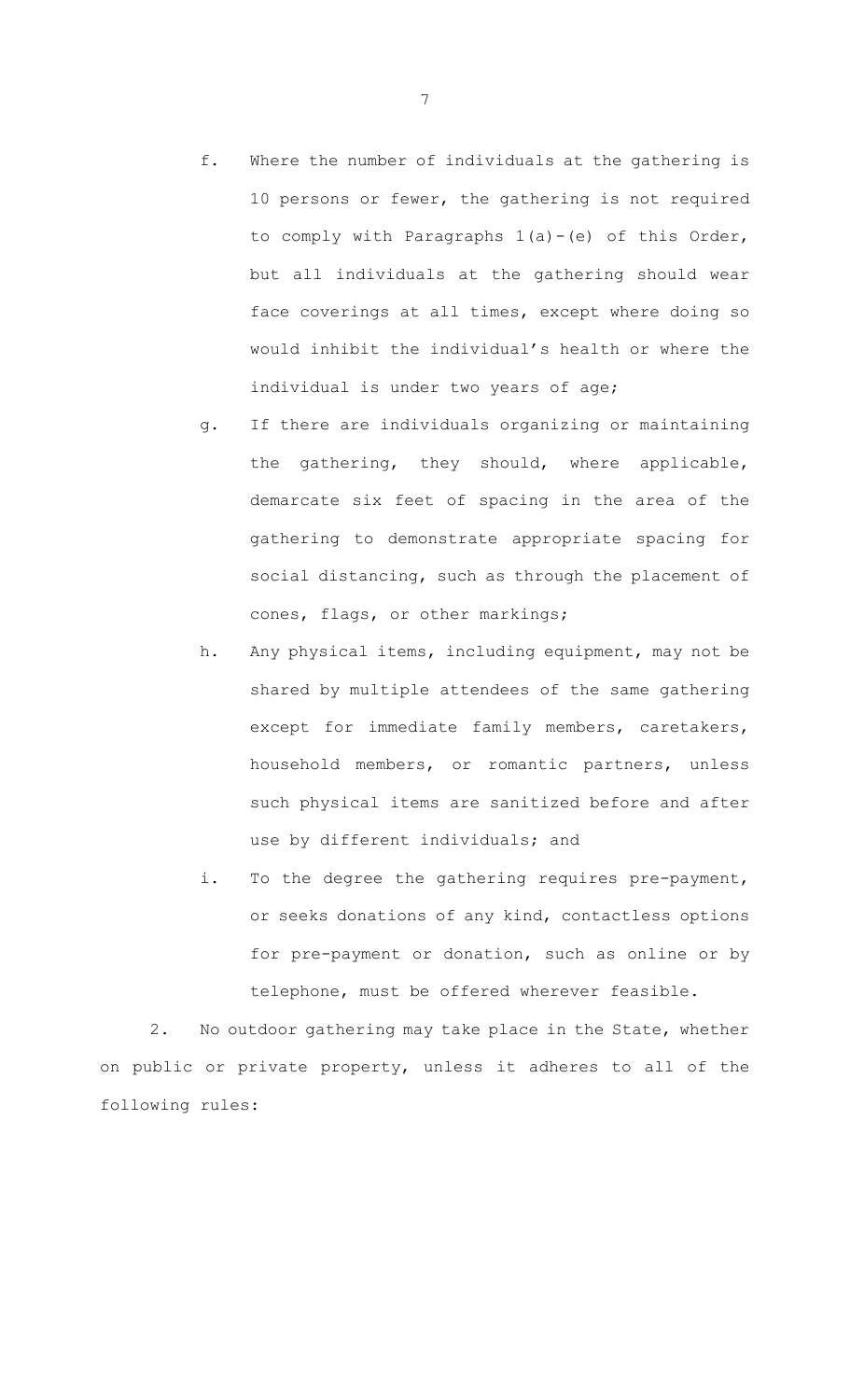- a. The number of individuals at the gathering must be limited to 100 persons or fewer;
- b. All attendees at the gathering are required to be six feet apart from other attendees at all times, excluding immediate family members, caretakers, household members, or romantic partners, as well as excluding a limited number of individuals organizing or maintaining the gathering;
- c. There may be no contact between attendees, excluding immediate family members, caretakers, household members, or romantic partners, and excluding a limited number of individuals organizing or maintaining the gathering;
- d. If there are individuals organizing or maintaining the gathering, they should, where applicable, demarcate six feet of spacing in the area of the gathering to demonstrate appropriate spacing for social distancing, such as through the placement of cones, flags, or other markings;
- e. Any physical items, including equipment, may not be shared by multiple attendees of the same gathering except for immediate family members, caretakers, household members, or romantic partners, unless such physical items are sanitized before and after use by different individuals;
- f. Where the number of individuals at the gathering is 25 persons or fewer, the gathering is not required to comply with Paragraphs 2(a)-(e) of this Order. Where the outdoor gathering is a religious service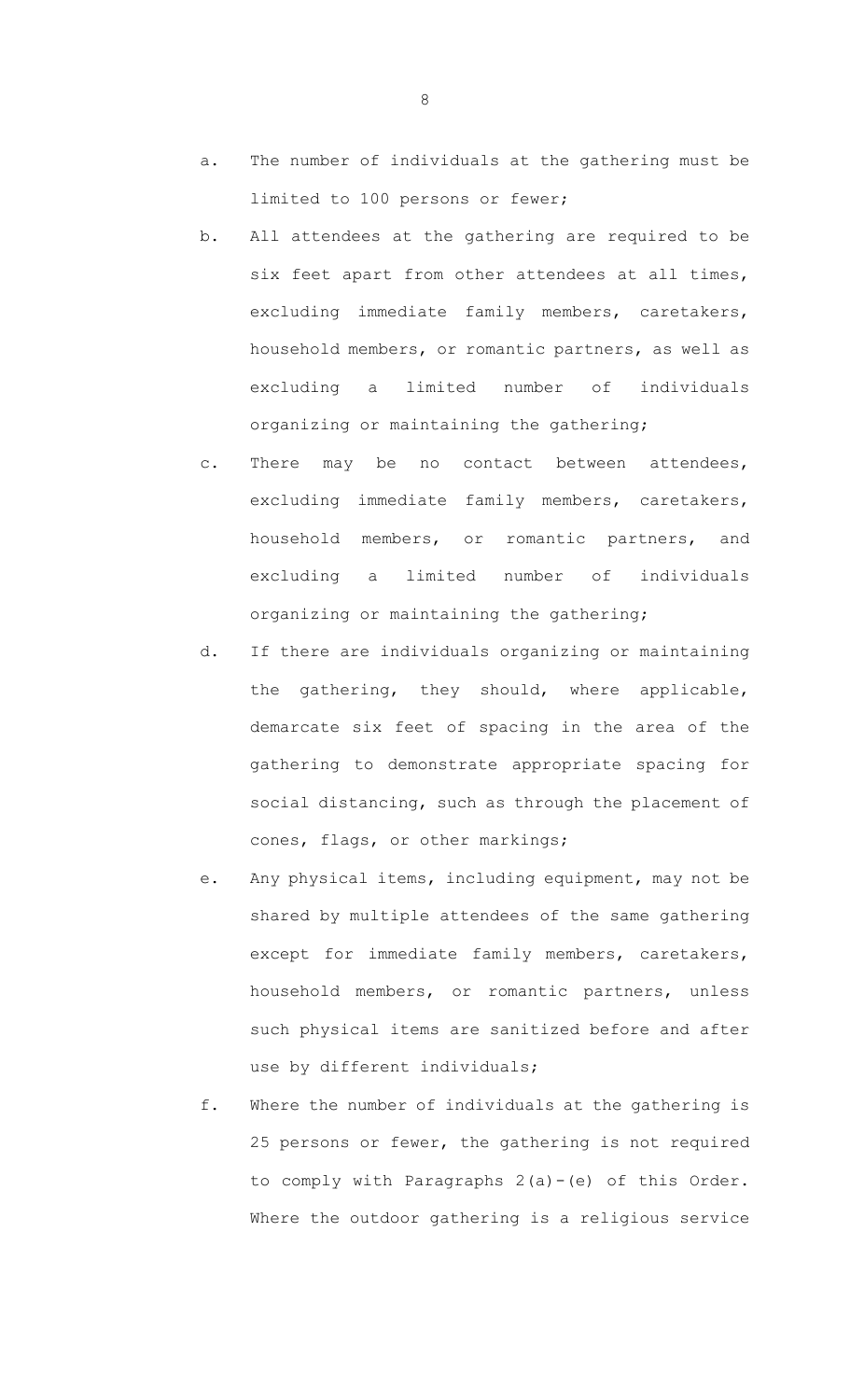or political activity, such as a protest, the gathering is not required to comply with Paragraphs  $2(a)-(e)$  of this Order;

- g. Open-air rain tarps, tents, and other outdoor structures shall be allowed solely for the purpose of protecting against foul weather or for shade;
- h. All individuals at the gathering should wear face coverings at all times where other social distancing measures are difficult to maintain, in accordance with CDC recommendations, except where doing so would inhibit the individual's health or where the individual is under two years of age, and all attendees must wear such face coverings where required by another Executive Order; and
- i. To the degree the gathering requires pre-payment, or seeks donations of any kind, contactless options for pre-payment or donation, such as online or by telephone, must be offered wherever feasible.

3. No individual shall be considered in calculating the total number of attendees at the outdoor gathering at any time in which that individual is in a vehicle, so long as that vehicle is either (1) closed, meaning that the windows, doors, sunroofs, and tops of the vehicle are all closed, or (2) more than six feet from any other vehicle or individual.

4. Nothing in this Order shall prevent an individual at a gathering from coming within six feet of another person, coming into contact with another person, going indoors, or leaving their vehicles, if done to protect their health or safety or the health or safety of another individual.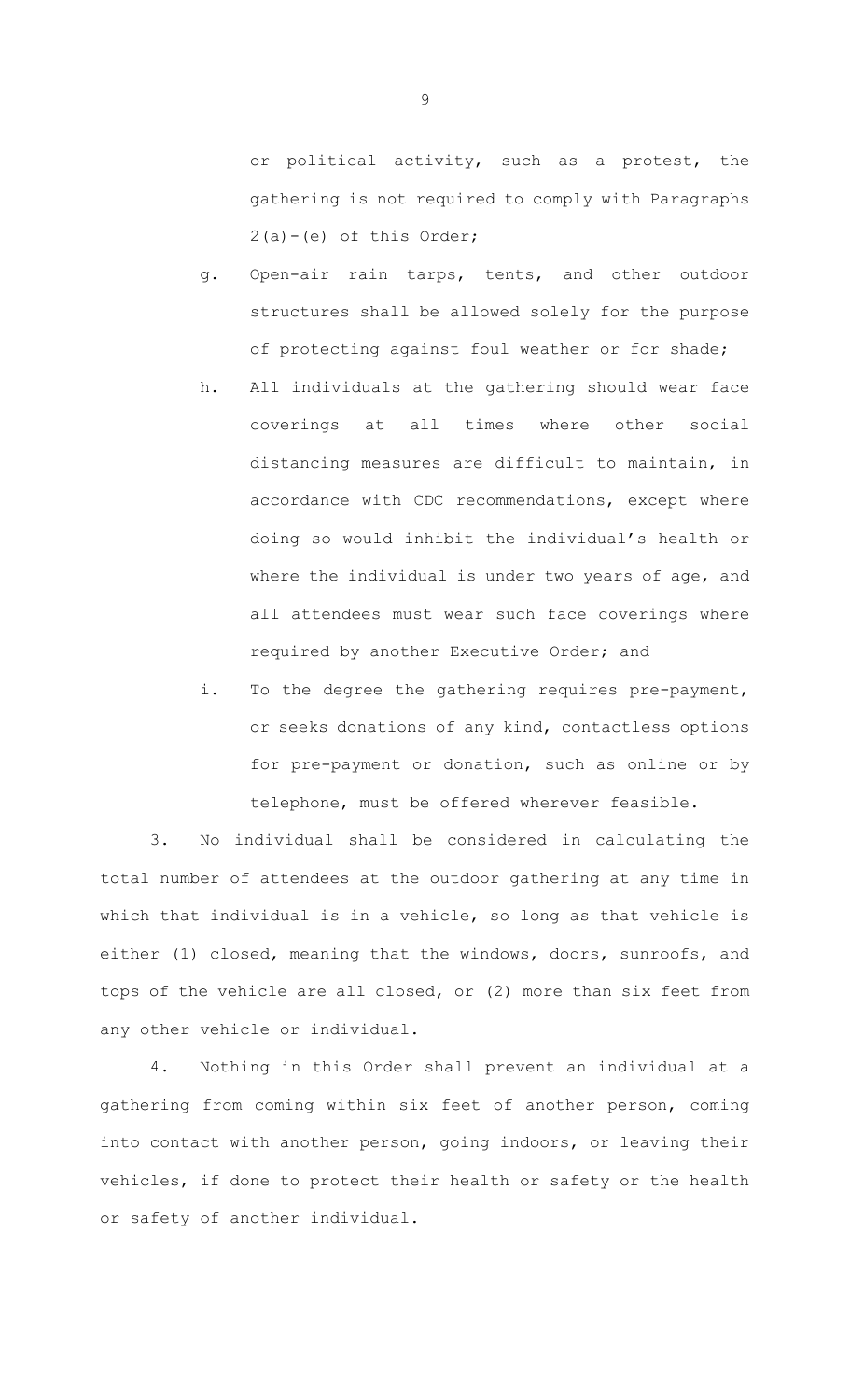5. Nothing in this Order shall prevent a person at a gathering from momentarily removing their mask to place or receive an item in their mouth, including food or beverage, if done for religious purposes or for their health or safety.

6. Gatherings authorized by this Order are permitted at State Parks and Forests, county and municipal parks, public and private beaches, boardwalks, lakes, and lakeshores; however, consistent with Executive Order Nos. 108, 133, and 148 (2020), counties and municipalities may impose additional restrictions at county and municipal parks in response to COVID-19.

7. Available parking at all State Parks and Forests shall reopen to their full maximum capacity, and available parking at all county and municipal parks may reopen to their full maximum capacity.

8. The provisions in paragraph 5 of Executive Order No. 107 (2020), paragraphs 3 and 7 of Executive Order No. 133 (2020), paragraphs 4 and 8 of Executive Order No. 142 (2020), and paragraphs 1 and 5 of Executive Order No. 148 (2020) are hereby superseded to the extent inconsistent with this Order. To the extent provisions of these Orders are not inconsistent with this Order, they remain in full force and effect.

9. The State Director of Emergency Management, who is the Superintendent of State Police, shall have the discretion to make additions, amendments, clarifications, exceptions, and exclusions to the terms of this Order.

10. It shall be the duty of every person or entity in this State or doing business in this State and of the members of the governing body and every official, employee, or agent of every political subdivision in this State and of each member of all other